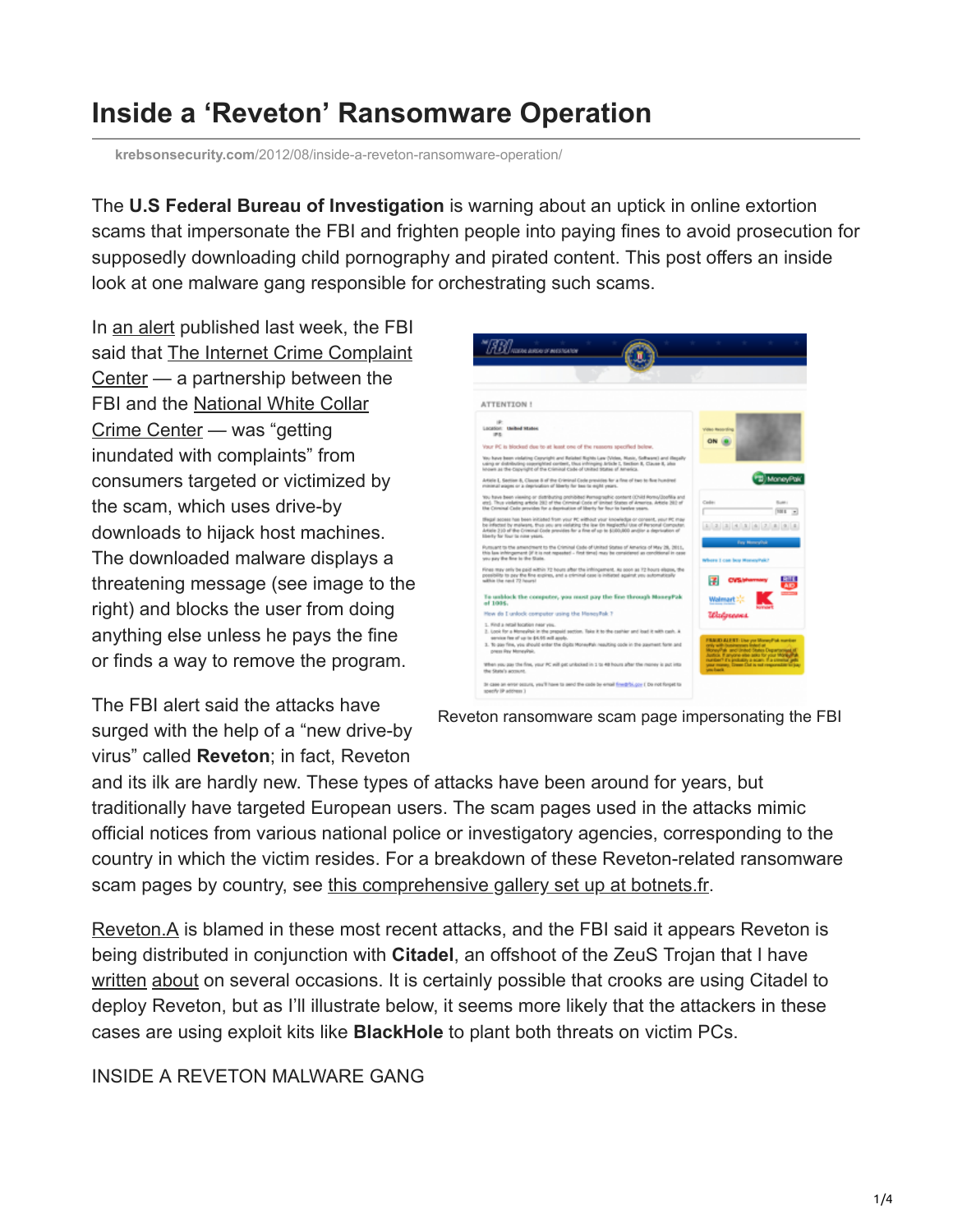

Operations of one Reveton crime group. Source: 'Kafeine,' from botnets.fr.

At least that's the behavior that's been observed by a ragtag group of researchers that has been tracking Reveton activity for many months. Some of the researchers are associated with botnets.fr, but they've asked to remain nameless because of the sensitivity of their work. One of them, who goes by the screen name "Kafeine," said much of the Reveton activity traces back to a group that is controlling the operation using [reverse proxies](http://en.wikipedia.org/wiki/Reverse_proxy) at dozens of servers scattered across data centers globally (see [this PDF](http://krebsonsecurity.com/wp-content/uploads/2012/08/Reveton-Distribution-Scheme-1st-May-20111.pdf) for a more detailed look at the image above).

Kafeine said the groups involved in spreading Reveton are constantly fine-tuning all aspects of their operations, from the scam pages to solidifying their back-end hosting infrastructure. The latest versions of Reveton, for example, serve the scam pages from an encrypted (https://) connection, and only cough up the pages when an infected machine visits and sends a special request.

Some readers may have a hard time understanding how such schemes could be successful. To those folks, I say consider the lucrative operations of the [once-mighty](http://krebsonsecurity.com/2011/08/huge-decline-in-fake-av-following-credit-card-processing-shakeup/) [scareware](http://krebsonsecurity.com/2011/03/chronopays-scareware-diaries/) [industry,](http://krebsonsecurity.com/2011/08/fake-antivirus-industry-down-but-not-out/) which similarly hijacks infected machines with warnings about malware until the victim relents and pays for some worthless and fake cleaner program.

Kafeine shared a couple of screen shots of two similar and recent ransomware scams (not Reveton-related) targeting European users that shows just how successful these scams can be. Both of these images were obtained when security researchers stumbled upon statistics pages maintained by the criminal groups running the scheme.

The one on the right, for instance, shows that the attackers managed to get their malware installed on 2,116 PCs in France, and of those, only 3.7 percent — 79 victims — opted to pay to rid their machines of the ransomware. But those 79 victims each paid \$100, earning the miscreants 7,800 Euros.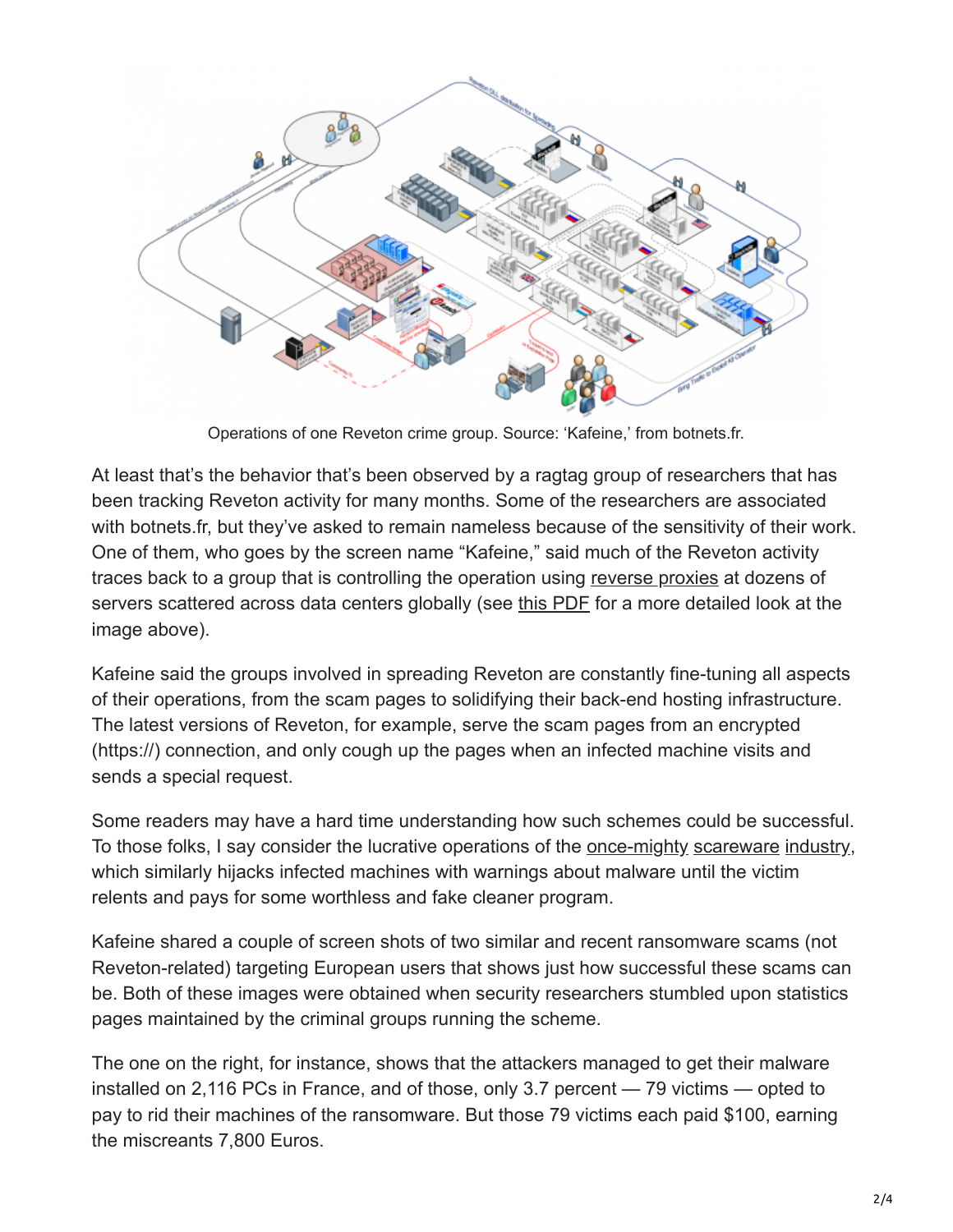That's the haul from just one country; bear in mind that this stats page shows the total take from a single day (May 17, 2012). According to these stats, at least 322 people from all countries they ran the scam in opted to pay the ransom that day, earning the attackers more than €28,000 (~\$34,500)! The next day (the screen shot below left), the miscreants earned €43,750 (~\$54,000).

| ٠            | <b>COUNTRY</b>       | <b>INSTALLS</b> | <b>PINS</b> | <b>AMOUNT</b> | <b>CONVERSION</b> |  |
|--------------|----------------------|-----------------|-------------|---------------|-------------------|--|
|              | Uaknown Country (-1) |                 |             |               | ON:               |  |
| ž            | Aestria (14)         | 375             | n           | 900           | 2,4%              |  |
| 3            | Sweden (221)         | 735             | 45<br>2680  |               | 3.60%             |  |
| 4            | Franco (S4)          | 2116            | 79          | 7900          | 3.69%             |  |
| 5            | Ikab (118)           | 263             |             | 100           | 0.38%             |  |
| ø.           | Portugal (193)       | 151             | ı           | 100           | 0.66%             |  |
| ÷            | Spain (217)          | 11<br>655       |             | 1050          | 1.6%              |  |
| g.           | Poland (191)         | 187             | a           | 400           | 2.14%             |  |
| s.           | Netherlands (176)    | 3021            | 45          | 4300          | 4.21%             |  |
| 10           | Federal (77)         | ı               |             |               | O%                |  |
| $\mathbf{H}$ | Belgium (21)         | 408             | ń           | 600           | 1.9%              |  |
| 12           | Germany (94)         | 3797            | 119         | 10200         | 2.69%             |  |
| Tunak        |                      | 9701            | 322         | 28100         | 2.9%              |  |

Ransomware earnings on 5/17/2012

| ٠             | <b>COUNTRY</b>   | <b>INSTALLS</b> | <b>PINS</b> | <b>AMOUNT</b> | <b>CONVERSION</b> |  |
|---------------|------------------|-----------------|-------------|---------------|-------------------|--|
| ı             | Austria (14)     | 529             | 13          | 1100          | 2.09%             |  |
| 2             | Sweden (221)     | 1066            | 87          | 5400          | 5.07%             |  |
| 3             | France (84)      | 1998            | 113         | 11200         | 3.54%             |  |
| 4             | haly (118)       | 272             | ı           | 100           | 0.37%             |  |
| 5             | Portugal (193)   | 283             | ٠           | 100           | 0.39%             |  |
| 6             | Spain (217)      | 1684            | 36          |               | 1.53%             |  |
| 9             | Poland (191)     | 1462            | 16          | 1600          | 1.09%             |  |
| s             | Netwolands (176) | 1427            | 72          | 6650          | 4,66%             |  |
| 9             | Fisland (77)     | 1               |             |               | DNL               |  |
| 10            | Belgium (21)     | $-201$          | ٠           | 700           | 1.79%             |  |
| $\mathbf{11}$ | Genuancy (94)    | 53.76           | 167         | 14450         | 2.69%             |  |
| Total:        |                  | 15419           | 503         | 43750         | 2.84%             |  |

Ransomware earnings 5/18/2012

Unlike scareware scams, ransomware schemes do not rely on credit card payments from victims — a key pressure point for squashing affiliate programs that help spread this crud. Most previous ransomware schemes have used alternative payment systems such as [Ukash](http://ukash.com/) and [Paysafe.](http://paysafecard.com/) The Reveton attacks that spoof the FBI instruct victims to pay their "fines" via [MoneyPak](http://moneypak.com/), which allows people who don't have

bank accounts to send money and pay bills at participating businesses. MoneyPak cards are available for purchase at Wal-Mart, CVS and other retailers, and can be reloaded with cash, and can be used to send money to **PayPal** accounts, prepaid credit cards, and to pay bills for some cell phone companies and **DirectTV**.

I mentioned earlier that most of these Reveton attacks that have been tracked so far used versions of the BlackHole exploit kit to deploy the malware. These are kits that are stitched into hacked or malicious Web sites, so that all visiting browsers are checked for a variety of insecure, outdated plugins, from **Flash** to **Java** to **Adobe Reader**. Browsers that are found vulnerable will be handed a Trojan downloader that fetches Reveton and most likely a copy of the password-stealing Citadel/ZeuS Trojan.

Kafeine and his fellow researchers recently gained access to one of the three main BlackHole exploit panels used by a Reveton malware gang. The screen shot below shows the BlackHole administration page; in the upper left portion of the image, we get a sense of how much traffic these crooks see on any given day. It shows that in just one day, the exploit kit was sent more than 187,000 potential victims, and that more than 11,000 of those were successfully seeded with Reveton. The "exploits" stats in the upper right portion of the image show that, once again, [insecure and outdated installations](http://krebsonsecurity.com/2012/07/new-java-exploit-to-debut-in-blackhole-exploit-kits/) of **Java** remain by far the most popular vehicle for exploiting PCs.